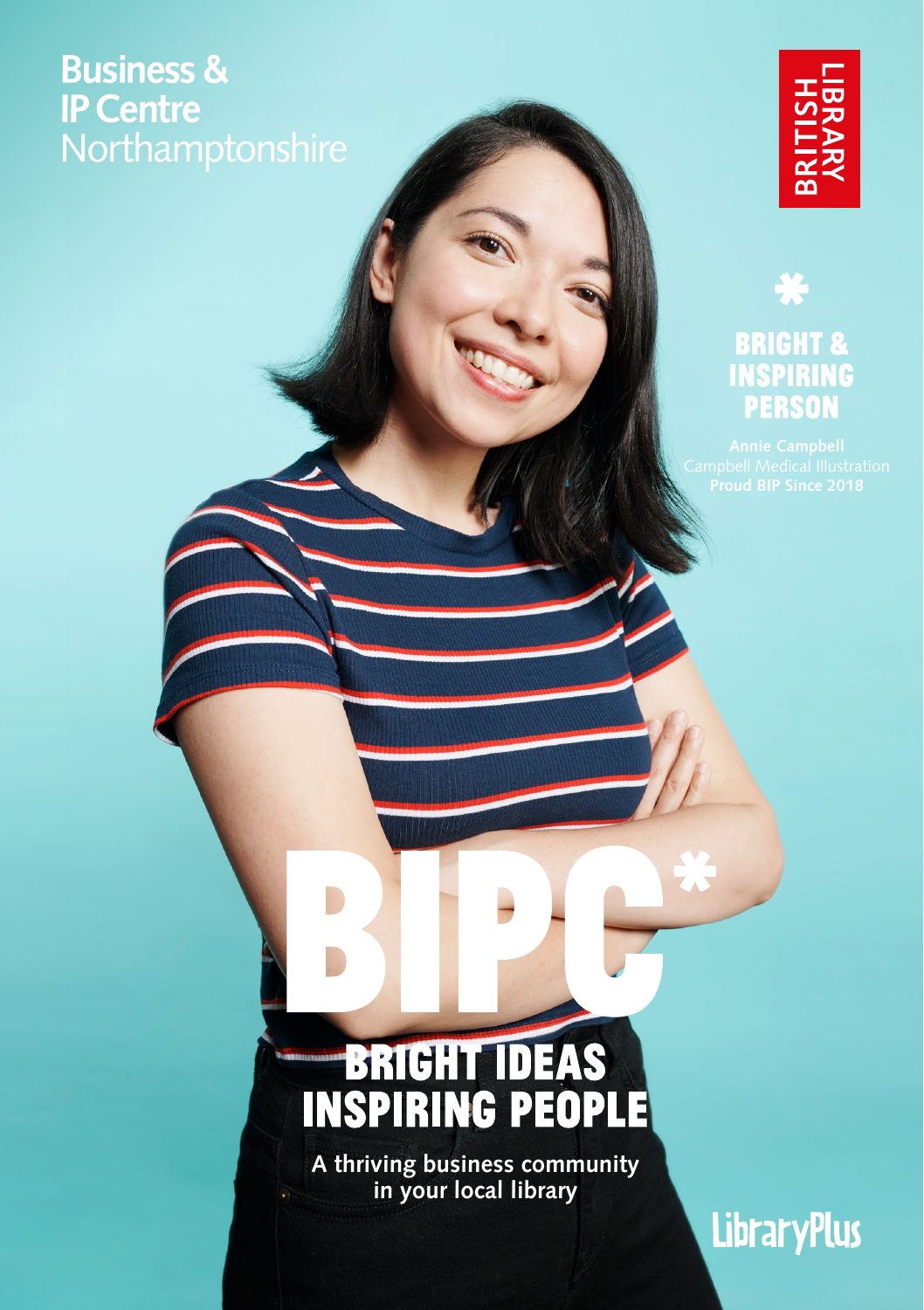## **Our Story**

**Libraries are not just full of books. They are full of ideas. Northamptonshire libraries, in partnership with the British Library and other libraries across the UK, are leading a revolution by inspiring a thriving community of new and existing business owners. It is free to join and open to everyone. And it is transforming the way ideas grow into successful businesses.**

**Whether you are just starting out, need advice on protecting your intellectual property, or are ready to take the next step in your journey, we are here to help.**

**Business & IP Centre Northamptonshire supports entrepreneurs, inventors and small businesses from that first spark of inspiration to successfully launching and developing a business. We do this by running free workshops and providing information and advice sessions on self-employment and intellectual property.** 

**Libraries act as engines for economic growth through helping businesses to start, run, innovate and grow. As part of the British Library Business & IP Centre National Network, we help establish enterprises, create new jobs, increase turnover and boost our local economies. For every £1 invested in the BIPC Network, £6.95 is put back into the economy, which we believe represents a fantastic return on investment.** 

**You can find the Business & IP Centre Northamptonshire at your local library. Just pop into your nearest library and ask for more information or simply send us an email.**

## **OUR SERVICES**



**Workshops/Seminars**

We deliver a range of supporting activities aimed at anyone considering self-employment, starting a new business or requiring advice on intellectual property

#### **Reset. Restart webinars**

We are delivering a dedicated programme to support SMEs which can be accessed remotely, wherever you are in the UK, all for free



#### **One-to-one advice**

We offer a wide range of one-to-one sessions for anyone who is considering self-employment, and new start-ups. Advice on business basics, business planning, IP and ask an expert



#### **Intellectual property advice**

We offer advice and information on: Patents, Copyright, Trade marks, and Registered designs



#### **Free subscription resources**

We pay the subscription fee so that our library users can benefit from access to: COBRA, EMIS, Fame, Frost & Sullivan, Grantfinder, IBIS World, Kompass, Mintel, Newsbank, Statista and Local Data Company



#### **Links to useful start-up websites**

Free quality business and enterprise websites selected by our information professionals

#### **Networking opportunities**

All our events, webinars and social media platforms provide ample networking opportunities



#### **All services are provided free of charge to the local community.**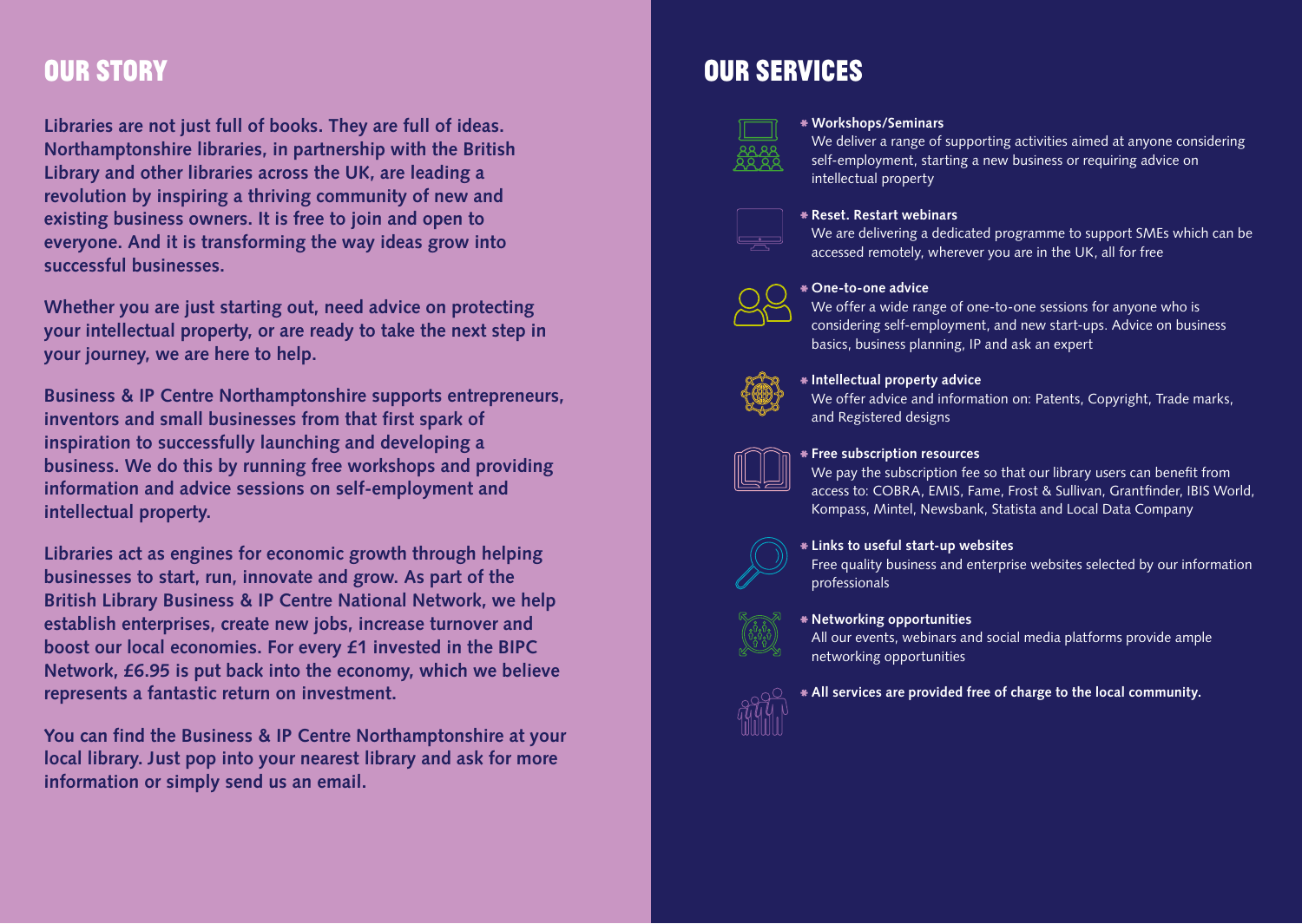## **�ntellectual Property**

#### **Copyright**

**Copyright is an automatic right that does not need to be registered. It applies to the expression of an idea such as literature, music or art.**

#### **Patent**

**A patent protects your invention and lets you take legal action against anyone who makes, uses, sells or imports your invention without your permission.**

#### **Registered designs**

**Registered designs protect the look and appearance of a product. Designs operate on a first-come, first-served basis. If someone else has already registered or disclosed your design or a similar one, it is not available.** 

#### **Trade marks**

**A trade mark is any sign used by a trader to distinguish their goods and services from those of others. It must be both: capable of being graphically represented and capable of being distinguished.**

**Our intellectual property advice sessions are available at Northamptonshire Central Library, Wellingborough Library, Kettering Library, Brixworth, Towcester and online via Zoom.**

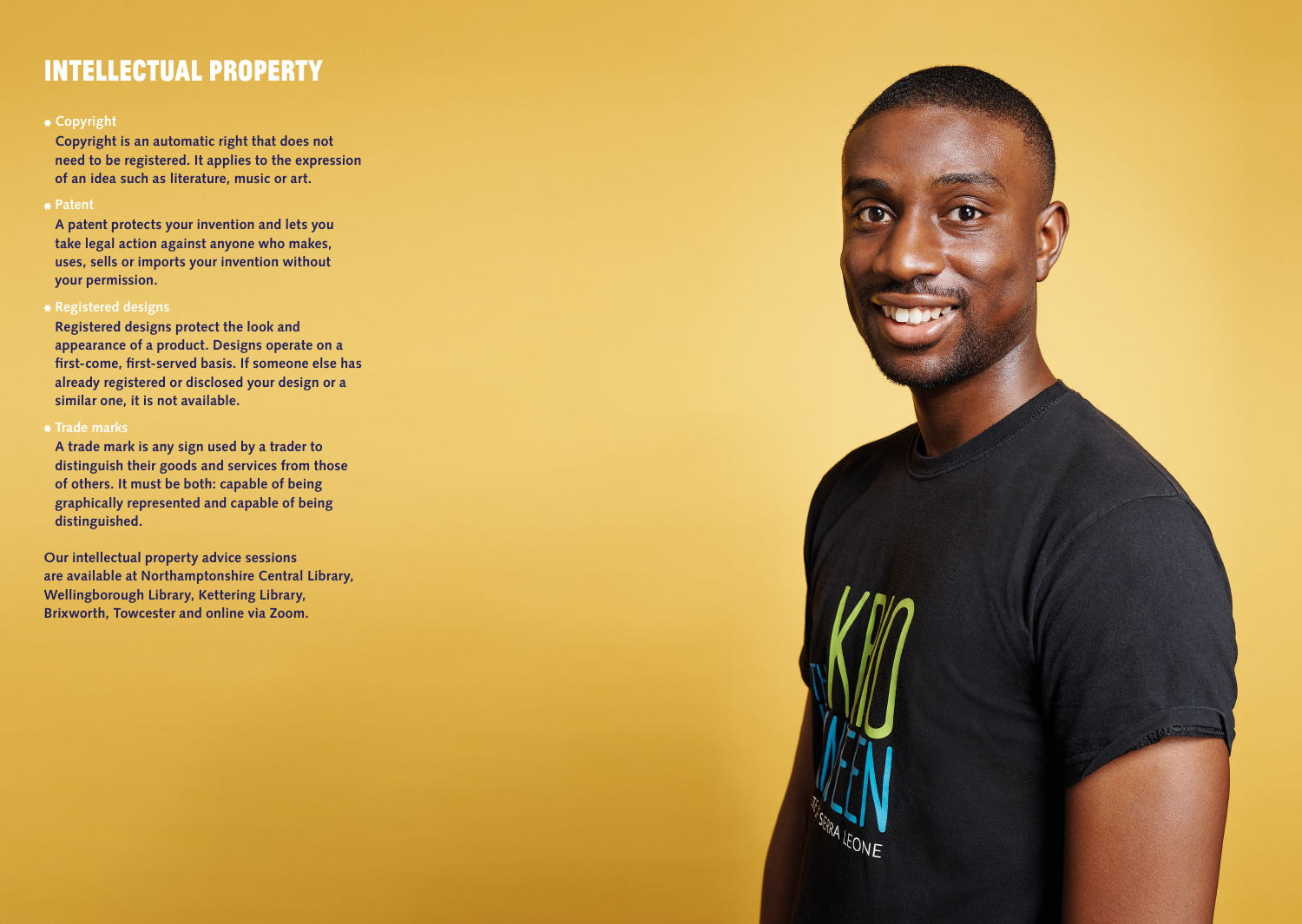## **Free Subscr�pt�on Resources**

- **Complete Business Reference Adviser (COBRA):** A practical and comprehensive resource for anyone wanting to start a business, write a business or marketing plan or conduct research into a new market.
- **Emerging Markets Information Service (EMIS):** A global database providing company, industry and economic information including company reports and financial statements.
- **FAME:** A comprehensive database of information on both public and private companies across the UK and Ireland. It is a valuable business intelligence tool for sales and marketing.
- **Frost & Sullivan:** A specialist market analysis database focusing on the sciences and technology, providing in-depth global market research and strategy reports. Covering medical technology, chemicals & plastics, automation, electronics, energy systems, environmental & building technologies and IT.
- **Grantfinder:** Enables you to identify, apply for and manage funding. Featuring over 8,000 continuously updated funding opportunities.
- **IBIS World market research reports:**  A global market research database providing statistics and expert analysis on industries, countries, consumers and companies.
- **Kompass:** A global business to business directory which enables you to find new business leads.
- **Local Data:** Local Data Online has a team that are on the ground daily, physically examining every retail location across the UK to capture an accurate and dynamic picture of the UK high street. Historic analysis, present and future forecasts can be taken from this data, enabling businesses to make better strategic decisions.
- **Mintel:** Mintel provides in-depth market researcher reporting focussing on businesses that provide services to consumers.
- **Newsbank:** Newsbank provides full text of articles from a wide range of UK national, regional and local papers as well as international news sources including print and online-only newspapers, blogs, newswires, journals (including business journals), broadcast transcripts and videos. Coverage includes over 300 UK news sources and over 1,800 US news sources.
- **Statista:** Worldwide business data resource containing reports, statistics, outlooks and infographics for industry facts across 170 industries in over 150 countries.

# **MUTUAL PARTNERSHIP OPPORTUNITIES**

At the heart of what we do is collaborating with organisations and making introductions to wider services and opportunities. With libraries being a people make the first step on their business journey and then introduce innovate and grow.

- **Collaborate and support each other's initiatives**
- **Website link exchange**
- **Social media promotion**
- **Inclusion in newsletters**
- **Consider each other for speaking opportunities (webinars, events, training, etc)**
- **Referrals during advice sessions and follow-ups.**